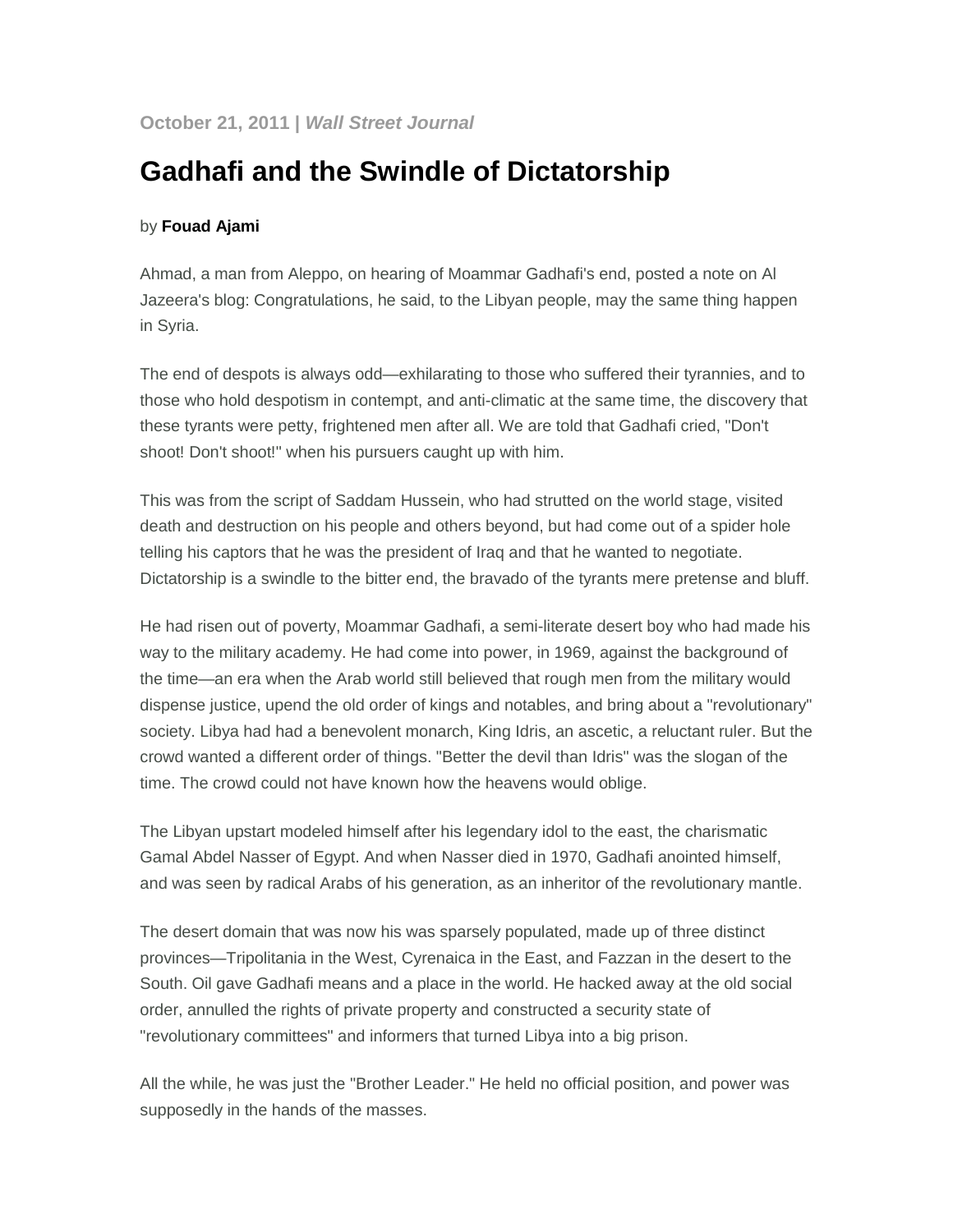No deliverance appeared in sight for the Libyan people, they had been reduced to spectators to their own destiny. The tyrant was being rehabilitated, his oil reserves and the national wealth he treated as his own brought him deference in the councils of power. Western intellectuals with a weakness for exotic strongmen made their way to Tripoli, and the Brother Leader in his tent flattered them by telling them that he had been reading their books. But fortune smiled on the Libyans last February: To their west, the Tunisian strongman had made a hasty escape from his country, but more importantly to their east, the Egyptian despotism had fallen in a brilliant display of popular protest in Cairo.

The city of Benghazi conquered its fear and rose in rebellion. It was then that Gadhafi committed the mistake of his reign. He announced a coming bloodbath for the defiant city. In a stunning surprise, the Arab League gave a warrant for a military operation that would provide protection for the people of Libya.

This hadn't been a mission that President Obama, the steward of American power, had wanted, but the threat of massive slaughter, and the pressure from France and Britain, settled the matter. This was the luck of the Libyans. America was half-in and "led from behind," but the dictator's fate was sealed. In truth, Gadhafi was owed a measure of American retribution. The Pan Am 103 flight his operatives brought down in December 1988 took a toll of 270 lives, of whom 189 were American citizens.

Tripoli is a faraway shore, but the name of that city on the Mediterranean should resonate for Americans who know and savor their history. Chroniclers tell us that it was in Tripoli, in 1805, that our flag was flown over a foreign battlefield for the first time. The Barbary pirates had been raiding American merchant ships, and the U.S. government had decided to end the practice of paying extortion money.

An expeditionary force of Marines landed in Tripoli and marched across 600 miles of Libyan desert to the city of Derna to liberate the crew of the frigate USS Philadelphia. (The frigate had run aground.) Derna was stormed by First Lt. Presley O'Bannon and his force. A grateful chieftain, Prince Hamet Bey, was able to reclaim his rightful throne as ruler of Tripoli. The sword he gave Lt. O'Bannon would become the ceremonial weapon of the U.S. Marine Corps.

The fight for right and freedom may not be the animating passion of the moment in Washington. There is little taste at the helm of our government for burdens abroad. This awakening—the Arab Spring—is being second-guessed at every turn. Islamists stalk these rebellions, we are told. The Arabs do not have freedom in their DNA, the "realists" tell us, their revolutions are certain to be hijacked and betrayed.